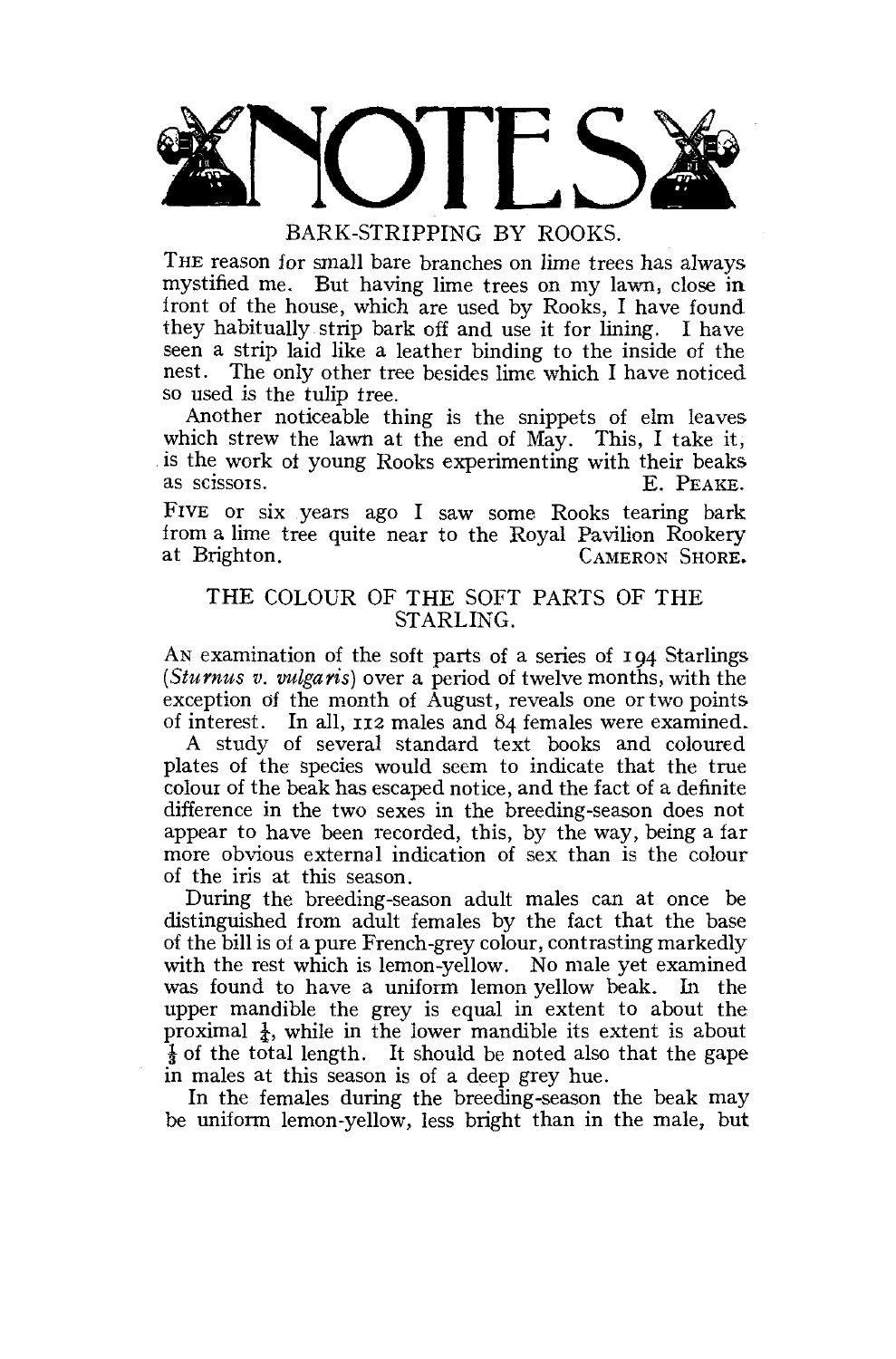more often than not that part of the beak which in the male is grey, in the female is of a delicate flesh-pink. The gape is whitish-flesh.

During the moult in late summer and in the autumn the beak becomes suffused with dark olive-green and brown until the uniform dark slate-grey beak of winter is assumed, though nearly always the cutting edges remain whitish.

From winter back to the breeding-season again is characterised by the gradual replacement of the slate-grey Golour by yellowish-white, green and brown, to the lemon-yellow of the bird's nuptial dress.

The tarsi of all birds after the assumption of first winter plumage were of a reddish-brown colour, varying in intensity from a vivid light chestnut to a dark red-brown. In the breeding-season the feet appear greyish owing to the fact that the scutellae are margined with grey.

The males have rich brown irides, but not invariably so, for four birds, all adults in winter plumage, possessed typical female irides. This was verified not only from fresh shot specimens but also from the live bird.

In one or two females the light periphery was either incomplete or lacking in intensity.

Juveniles of adult proportions have dark slate-grey beaks with whitish cutting edges; before assuming mature size the upper mandible is brownish and the lower yellowish as in the nestling. The tarsi of juveniles are brownish with a distinct purplish flesh tint.

The irides of juveniles are sometimes of the rich brown colour seen in males, sometimes of a mouse-brown hue, much the same tint as the plumage of the head and neck, and at times a stone-grey colour. A sexual distinction was not constantly noted, but males, if anything, inclined to the rich brown colour, and females to the mouse-brown and stone-grey.

Juveniles moulting into the first winter: beaks as for juveniles. Irides as in adults. Tarsi also as in adult birds, a change which seems to occur even when only one or two feathers of the first winter dress are showing.

First summer birds have soft parts as in adults but less vivid, many individuals having the beak much shaded with greenish or brown. [AMES M. HARRISON.] JAMES M. HARRISON.

# EARLY NESTING OF TREE-PIPIT AND LAND-RAIL IN CUMBERLAND.

ON April 26th, 1928, a Land-Rail *(Crex crex)* was heard craking in a small two-year-old larch plantation in north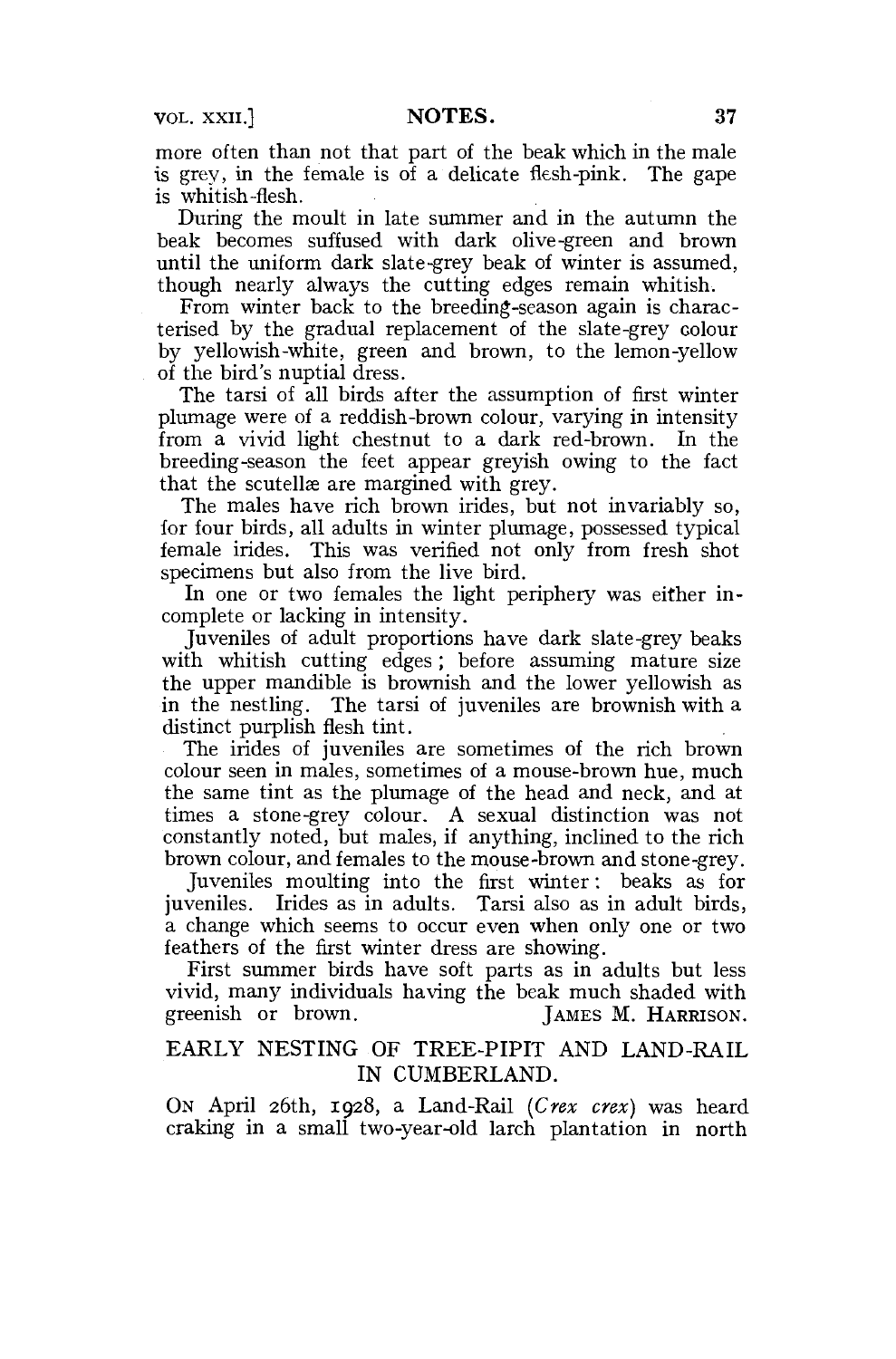Cumberland, and on the evening of May 3rd a Land-Rail, probably the female, was flushed from a nest of one egg, whilst on the 11th there were nine eggs, the clutch well hidden in a clump of coarse grass. The male continued craking until the clutch was laid.

In this same plantation on May 8th a Tree-Pipit *(Anthus t. trivialis)* was flushed from a nest of six eggs. R. H. BROWN.

[Clutches of the Tree-Pipit have been recorded from Suffolk on May 6th, 1912, and Shropshire on Mav 7th, 1903.— F.C.R.J.]

#### WILLOW-TIT IN DEVON.

ON May 1st, 1928, near Woodbury Village in south-east Devon, I had for some time a pair of British Willow-Tits *(Parus atricapillus kleinschmidti)* under close observation within a dozen yards. The differences between this species and the British Marsh-Tit *(Parus palustris dresseri)* were clearly distinguishable—the rusty-black crown with no trace of gloss, the pinkish-buff sides of neck and flanks, and the pale buff patch on wing.

Curiously enough, while I watched them, these birds, engrossed with their feeding, made no sound.

W. WALMESLEY WHITE.

#### THREE LONG-TAILED TITS FEEDING ONE BROOD.

WHEN visiting the nest of a Long-tailed Tit (*Ægithalos caudatus roseus)* on May 18th, 1928,1 noticed that there were three birds of that species near the nest. After a few minutes watching, each bird went down in turn to the nest and fed the young. I returned to count the young, thinking that possibly two females had laid the eggs and that both were assisting in the rearing of the young. They happened to be just leaving the nest, being fully-fledged, but not more than three had gone and there were eight left, so that the number was not particularly large. I remembered that on March 22nd, the day before I found the nest, I had seen three or four birds at the same spot. I thought they looked as if engaged in nesting, but as there were more than two I thought no more about it. The next day, when I found the nest, I only noticed two birds. The nest was then in the first stages of building. I was away at the time of laying and of incubation, so cannot say how many birds took part in these duties. JOHN F. WYNNE.

[The presence of one or two birds in addition to the normal pair has been recorded not infrequently in the case of this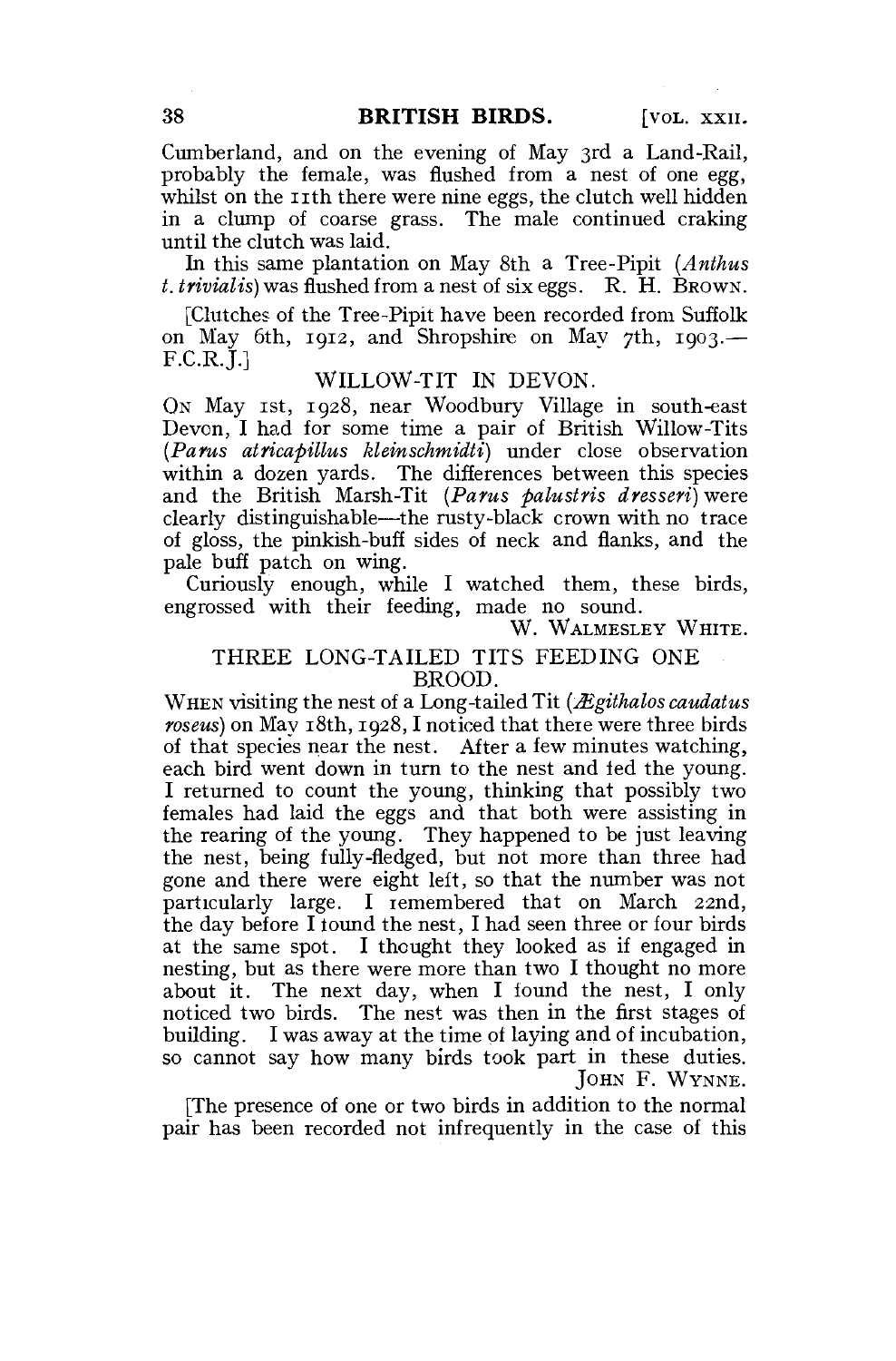VOL. XXII.] **NOTES. 39** 

species. J. L. Bonhote (B.B., I., p. 32) recorded four Longtailed Tits at one nest ; A. van P. Lechner *[t.c,* p. 62) also recorded four birds feeding one brood of young. See also *op. cit.,* IV., p. 78 (S. Whiting) and *t.c,* p. 209 (A. G. C. Tucker) ; *Field,* 20, IV., 1901 (L. Gray), etc.—F.C.R.J.]

GREAT GREY SHRIKE IN CORNWALL IN JUNE.

ON June 2nd, 1928, I, and three others with binoculars, watched a Great Grey Shrike *(Lanius excubiior)* for half an hour. It was in some wild common land near Mullion, being mobbed by Pipits and Swallows. PHILIP GOSSE.

#### WOODCHAT SHRIKE IN ANGLESEY.

WHEN near Porth Dafarch on the west coast of Anglesey on June 6th, 1928, my attention was drawn, by the anxious piping of two distracted Hedge-Sparrows on a whitethorn, to another bird which was perched on the top of the bush. At a distance of some fifteen yards I had splendid views through my glasses of the intruder and was pleased to find that the cause of the disturbance was a female Woodchat Shrike *(Lanius s. senator)*. It had a buffish-chestnut crown, nape and hind neck, lighter on the forehead, a conspicuous white bar across each brown wing extending to the shoulders where the bar was broadest, mantle and tail brown, chin, throat and underparts white, and a brownish bill. The bird eventually flew on to some palings showing its white rump in flight. No black or brown feathers were visible on the fore-part of the crown or anywhere about the head. So far as I am able to ascertain this is the first record of

the occurrence of the species in Wales.

RICHARD W. JONES.

# PIED FLYCATCHER IN SHROPSHIRE AND WORCESTERSHIRE.

ON April 29th and 30th, 1928, a Pied Flycatcher *(Muscicapa h. hypoleuca)* was in continual scng in my grounds along the Dowles Valley, alongside which the two counties adjoin. Although this neighbourhood appears to be an ideal haunt for this bird it was not afterwards observed. On May 27th I met with this species at Lydham in Salop, where a pair was evidently nesting within a few yards of the Montgomery border. J. S. ELLIOTT.

EARLY NESTING OF BLACKCAP AND CHIFFCHAFF. IN a Surrey wood on April 29th, 1928, I found a nest of a Blackcap *(Sylvia a. atricapilla)* containing four eggs. Two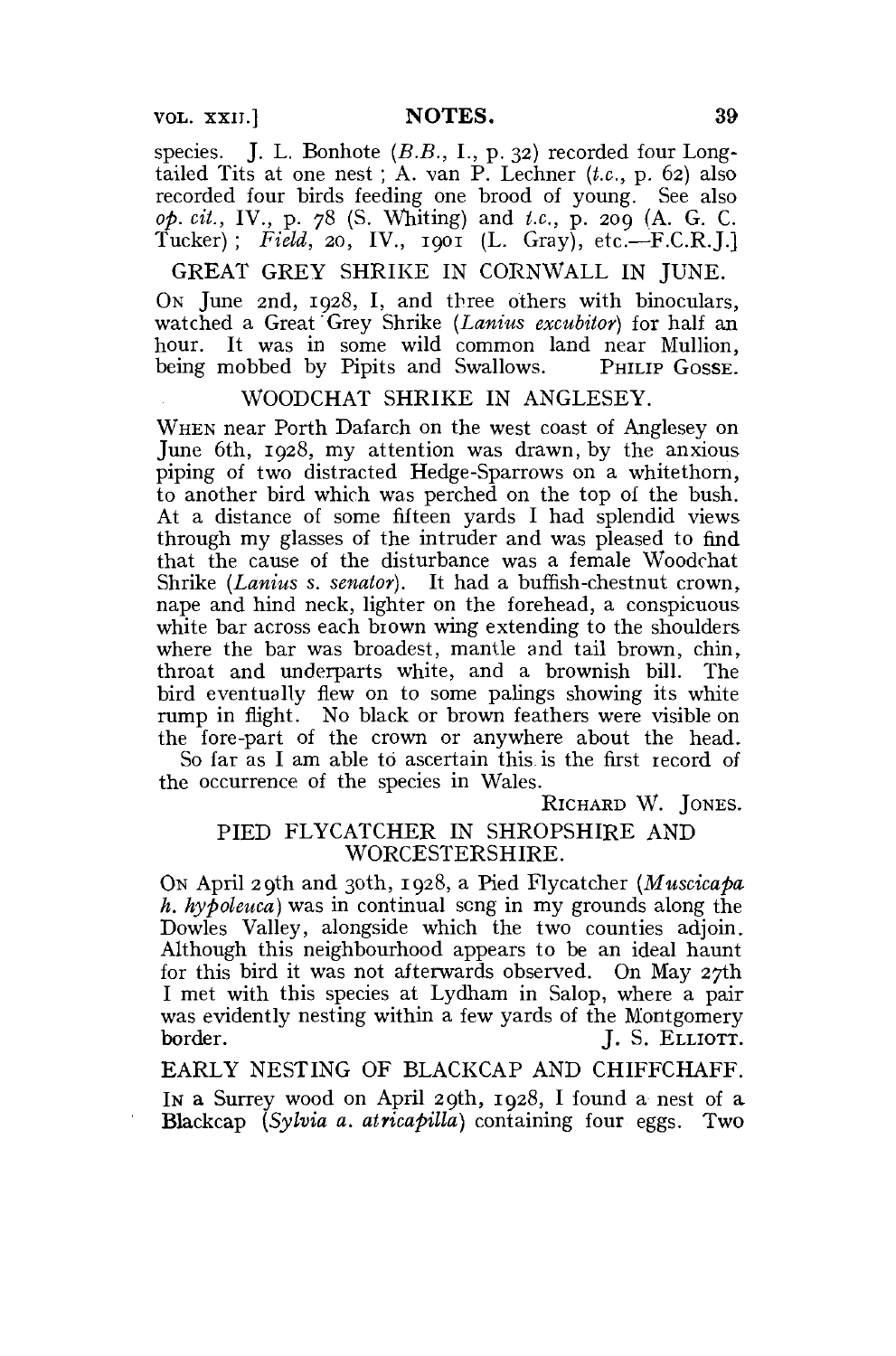subsequent visits were made on May 3rd and 6th, and on all three occasions the male bird was sitting. A fourth visit •on May 12th found the eggs hatched and the young looked fully two days old.

On May 3rd, not a hundred yards away, there was a Chiffchaff *(Phylloscopus c. collybita)* sitting on a clutch of six eggs which appeared to be three to four days incubated.

D. W. MUSSELWHITE.

[Nests of the Blackcap with four eggs have been recorded on April 24th, 1914, near Bristol *(B.B.,* VIII., p. 16), and on April 24th, 1920, in Berkshire (E. E. Pettett). For instances of early nesting of the Chiffchaff (first eggs laid April 23rd-27th) see *B.B.,* VIII., pp. 16, 48, and *Bull. B.O.C.,* XXVIIL, p. 85; XXXII., p. 77.—F.C.R.J.]

# MISTLE-THRUSH'S NEST ON BREAKWATER.

•ON May 4th, 1928, on the coast of Romney Marsh, Kent, I found a nest of a Mistle-Thrush *(Turdus v. viscivonts).*  It was built on the top beam of a wooden breakwater about four feet above the sand and between two upright posts bolted together above the nest. At high tide the sea came about ten feet past the nest and the bird used to get drenched with spray from the breaking waves, though the actual water level was, of course, some way below the nest. I have<br>never heard of a similar site. DAVID L. LACK. never heard of a similar site.

#### SHORT INTERVAL BETWEEN BROODS OF SONG-THRUSH.

IN the nest of a Song-Thrush *(Turdus p. clarkei)* in my garden in Suffolk, the three surviving chicks were fledged on April 28th. On May 6th the bird was sitting on four eggs in the same nest. At 9.30 a.m. on the 19th there was one newlylatched chick and four eggs, so that only just three weeks elapsed between the fledging of the first brood and hatching of the second, whilst the first egg of the second clutch must have been laid not more than four days after the previous brood were fledged. Of this second clutch, two eggs were infertile, two chicks died on hatching, and only one is being Teared. . CHARLES E. ALFORD.

# PROBABLE ISABELLINE WHEATEAR IN CARNARVONSHIRE.

ON May 13th, 1928, whilst examining the Wheatears (Cenanthe *xsnanthe)* on the Great Ormes Head, Llandudno, I noticed •one bird that was very much lighter in colour than the other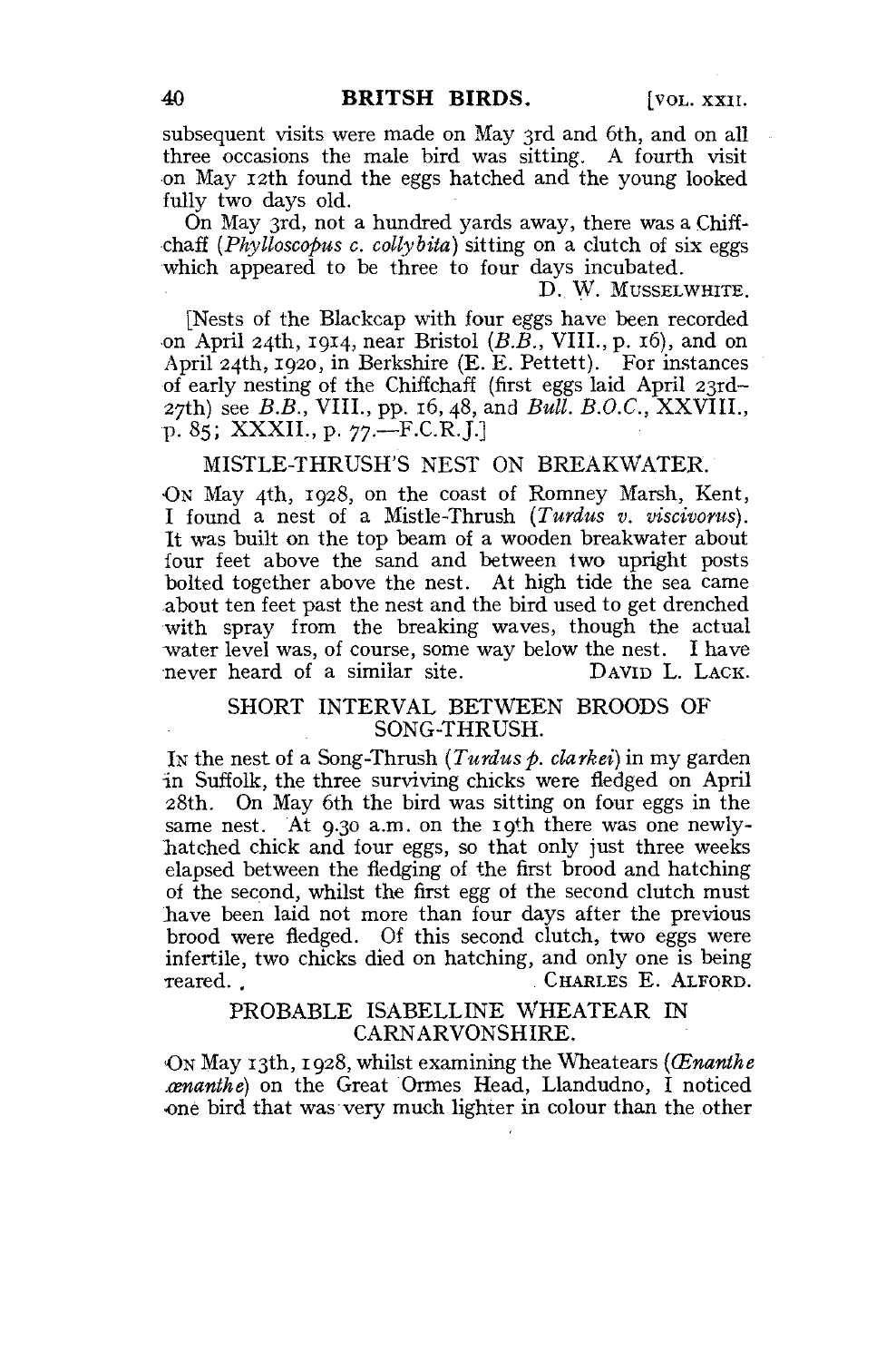female Wheatears. When I put the glass on it I saw at once that it was a new species to me. I watched it feeding with the other Wheatears within a range of twenty vards. I also saw it resting on one of the numerous limestone boulders and had good breast, side and back views. It was quite as large as the Greenland Wheatears and was both larger in the body and higher on the legs than the Common Wheatears, both of which were present at the time.

Altogether, I had it under observation for over three hours, and when I left it was still there. On my return home, I looked up the plate of Wheatears in Thorburn's *British Birds*. and the one he figures as Isabelline Wheatear (*E. isabellina*) is a similar bird to the one I had under observation. The next day I went to the Manchester Museum and was shown the specimen of Isabelline Wheatear in the Dresser collection by  $\overline{Mr}$ . T. A. Coward. It is in exactly the same plumage as the bird I had seen. GEORGE F. GEE.

### NIGHTINGALE IN SOUTH DEVON.

IT was reported to us by Mr. J. L. Dobell of South Efford, Aveton Gifford, south Devon, that there were three Nightingales *(Luscinia m, megarhyncha)* singing in the Aune (Avon) valley between Aveton Gifford and the coast. On May 10th we went to investigate this, and are able to confirm his statement with regard to one bird only. This bird was in full song and we listened to it for more than an hour, between  $9.45$  and II p.m., so that there can be no doubt of its identity. Mr. Dobell himself, though not a naturalist, has long been familiar with the Nightingale's song in other counties.

The bird heard by us has been singing since April 20th in a blackthorn thicket overhanging the river near Aveton Gifford. A second bird has been heard by Mr. Dobell about a quarter of a mile below this, and a third in a wood about half a mile below the first. He has heard the first and third singing simultaneously. We were unable to hear either of the birds lower down the river, but we have no doubt that Mr. Dobell's statement is unexceptionable.

In "The Practical Handbook" (p. 470) no record is given of the Nightingale west of the Dart, and, although such records exist, they refer to casual birds. Mr. Dobell has heard the Nightingale near his house almost every spring for the last five-and-twenty years, but never before this year has it *stayed more than a few days,* generally only two or three. The bird heard by us has now been singing for three weeks and there is no doubt that it is resident there, either unmated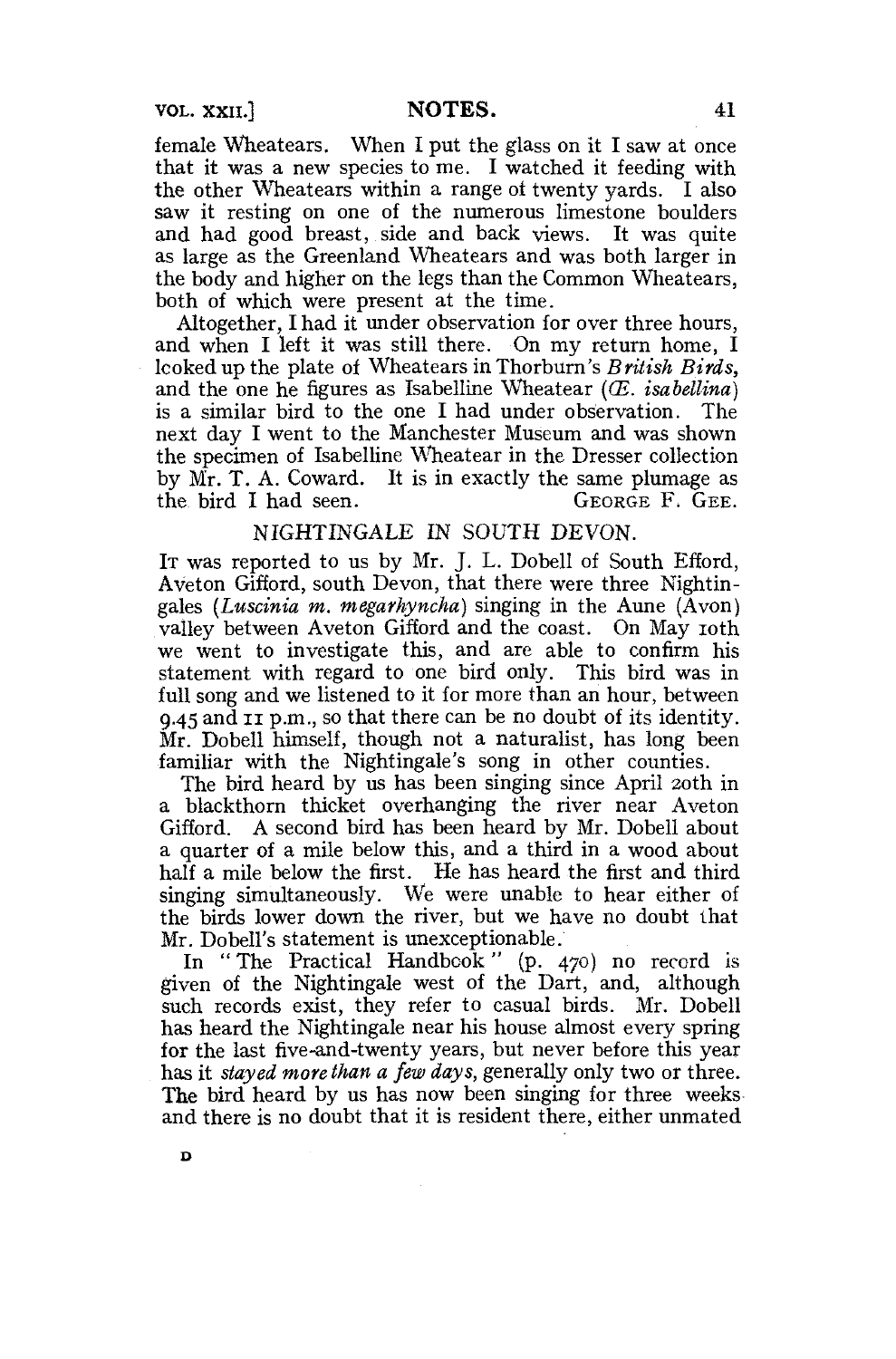or breeding. There are other birds in the valley, so that the evidence is strongly in favour of the latter.

V. C. WYNNE-EDWARDS.

# H. G. HURRELL.

# L. MAIOR.

# EARLY NESTING OF NIGHTINGALE IN DORSET.

ON May 6th, 1928, one of our boys at Sherborne School, Dorset, found the nest of a Nightingale *(Luscinia m. megarhyncha)* containing four eggs near Sherborne. This seems an early date in view of the cold spring. C. PALMER.

[Mr. A. Collett has recorded a nest with one egg on April 30th, 1893 *(B.B.,* Vol. VIII., p. 49), and Mr. 0. V. Aplin one with four eggs on May 5th,  $18q3$  (Zool. 1894, p. 97). It is noteworthy that both were found in the warm spring of 1893. On May 1st, 1902, I found a nest with four eggs at Fen Ditton,  $Cambs. -N.F.T.$ ]

# TAWNY OWL AND STARLING NESTING CLOSE TOGETHER.

A TAWNY Owl *(Strix aluco sylvatica)* has nested at Cheadle, Staffs, in a hole in a decayed stump of a tree and the three young ones can be seen in the nest by anyone passing it. A Starling *(Siurnus v. vulgaris)* is seen daily to alight within a few inches of the young Owls with food in its bill for her young, which are apparently in a deep hole in the same cavity in the tree stump as that occupied by the Owls.

One would have thought that the parent Owls would resent this intrusion of the Starlings into their sanctuary. One of the Owls did recently show resentment by striking a passerby a severe blow on the side of his head, which momentarily appeared to stun the bird, as it fell to the ground, but soon recovered and flew away. JOHN R. B. MASEFIELD.

### GARGANEY IN WARWICKSHIRE.

ON April 18th, 1928, I saw an adult male Garganey *(Anas querquedula)* with some Teal *(A. c. crecca)* in Sutton Park. This appears to be the first record of the species for the district and, I think, for Warwickshire.  $\hat{B}$ . A. CARTER.

### FULMAR PETREL BREEDING IN NORTHUMBERLAND.

ALTHOUGH the Fulmar Petrel *(Fulmaris g. glacialis)* has been reported as haunting various parts of the Northumberland coast during the early weeks of each breeding season since 1919, there has not, so far as I cm aware, been any definite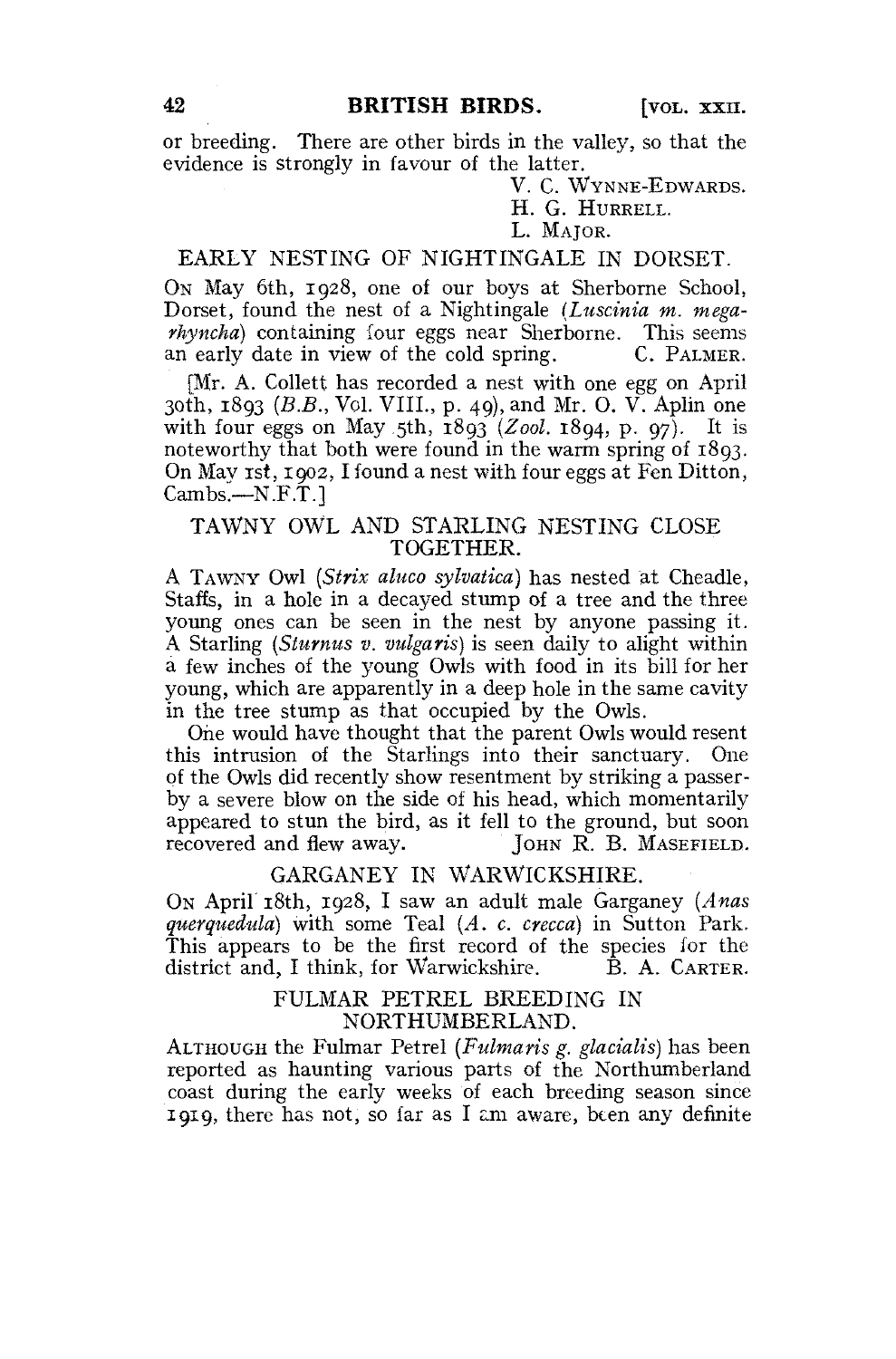record of its having attempted to breed. This year there is a very large increase in the number of birds and I have already seen eggs on sea cliffs in two different parts of the coast GEORGE W. TEMPERLEY.

### STONE-CURLEW IN IRELAND.

ABOUT May 16th, 1928, a country boy from Kilkenny brought a Stone-Curlew *(Burhinus as. cedicnemus)* to Messrs. M. Flanagan, poulterers, of Waterford. Fortunately, I saw it in time and got it. I cannot say exactly where or how the bird was killed, but Messrs. Williams & Son of Dublin confirm the identification and inform me that the last Irish record was in 1884. A. DOUGLAS DENNY.

A TRANS-ATLANTIC PASSAGE OF LAPWINGS. WITH reference to the article on this subject in the last number of BRITISH BIRDS and the rather indefinite records of the arrival of Lapwings in Newfoundland before December 20th, I have now received confirmatory evidence from Mr. Gower Rabbitts concerning one of these records mentioned on page 8. Mr. Rabbitts has heard from Mr. J. Morgan of Garnish, stating that the first Lapwing he saw at Garnish was on December 16th and 17th, which was in the week previous to that in which he first wrote. Although Mr. Morgan does not definitely say so this appears to have been a single bird. It is therefore evident that there was a flight of at least some birds independent of the main arrival on the 20 th.

The Director of the Metecrological Office, Air Ministry, informs me that conditions of the 16th were not dissimilar to those on the 20th, there being an easterly wind of about 50 m.p.h. along most cf the route. The 17th would have been less favourable as the birds would have been taken up too near Greenland.

An indication that there was a general movement of Lapwings about the date of the trans-atlantic passage is afforded by Mr. C. S. Bayne, who informs me that on December i8tb he and other members of the London Natural History Society saw a large migration of Lapwings in progress in the neighbourhood of Broxbourne, Herts. The birds were passing over in a westerly direction all day. They were in parties varying from five to about a hundred.

It may be mentioned here that Mr. P. A. Taverner informs me that he has had fragments of a European Coot sent to him from Newfoundland, where the bird was taken shortly before March 21st, 1928. This seems to be the first record of the bird's occurrence in North America. H. F. WITHERBY.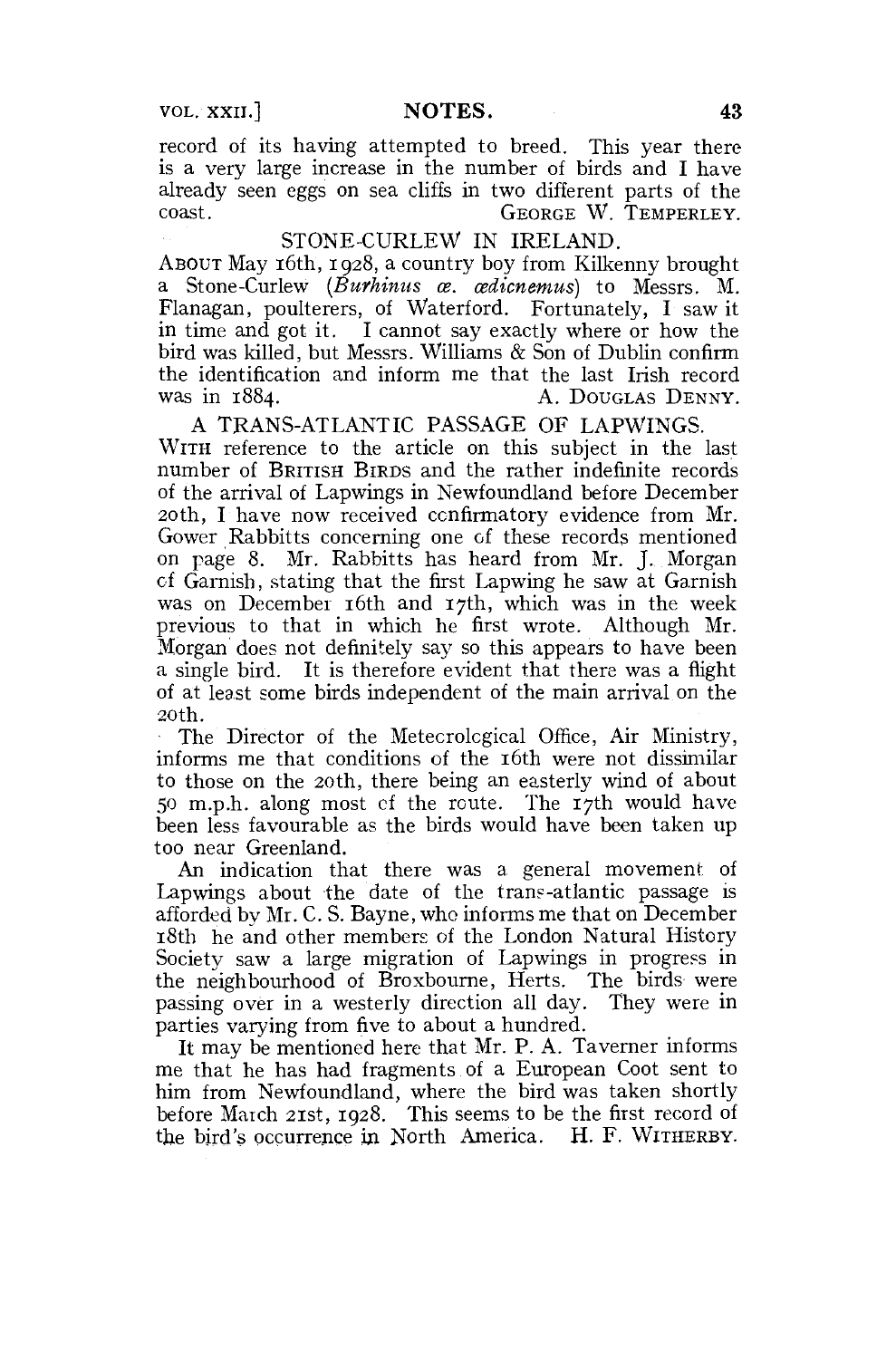#### LAPWING IN CANADA.

BY permission of one of my correspondents, Mr. William Banks of Ottawa, Ontario, I am able to add a record of a Lapwing in Canada to those listed by Mr. Witherby *(antea,*  p. 13). In October, 1911, Mr. Banks was in the market in Ottawa, and his attention was called by a French-Canadian to a freshly-killed Lapwing which was hanging up lor sale ; the man had never before seen a bird like it and asked what it was. Mr. Banks told him, adding that its French name was "dix-huit." Mr. Banks formerly resided near Manchester, and had shot many Lapwings in England and Wales, and in winter in Anglesey had noticed the westward flight towards Ireland during hard weather. He has never seen any other Lapwing in Canada except the specimen in the museum at St. John's, Newfoundland, which is probably the 1905 bird recorded in the *Auk*. T. A. COWARD.

### LITTLE STINTS IN CO. DUBLIN IN SPRING.

ON May 26th, 1928, on the Strand at Malahide, co. Dublin, Mr. P. E. Dunn and I saw and identified a pair of Little Stints *(Calidris minuta).* In *A Practical Handbook* of British Birds it is stated that there has been only one doubtful spring record of this species in Ireland. We have no doubt about our identification. We had good glasses and we got up quite close. Soon afterwards we came across a flock of about a dozen Dunlins in summer plumage and were able to notice the various points of difference between the two species. P. G. KENNEDY.

### RED-NECKED PHALAROPE IN STAFFORDSHIRE.

I HAVE just had reported to me by Mrs. Sneyd of " Woodlands," Cheddleton, near Leek, the ocurrence there of a Red-necked Pharalope *{Phalaropus lobatus)* in May, 1926. She identified it at once and accurately described it to me. The bird was caught alive in a greenhouse by her gardener. When released the bird instantly dived into a water-butt, and on coming to the surface again it flew away. Though a somewhat belated record I am anxious to include the bird in our *North* Staffordshire list. A bird of this species was reported from Handsworth in *South* Staffordshire in 1874. JOHN R. B. MASEFIELD.

#### BLACK-TAILED GODWIT IN LANCASHIRE.

T HE note by Mr. A. W. Boyd *(antea,* p. 23) interested me, for April is the only month in which I have failed to observe